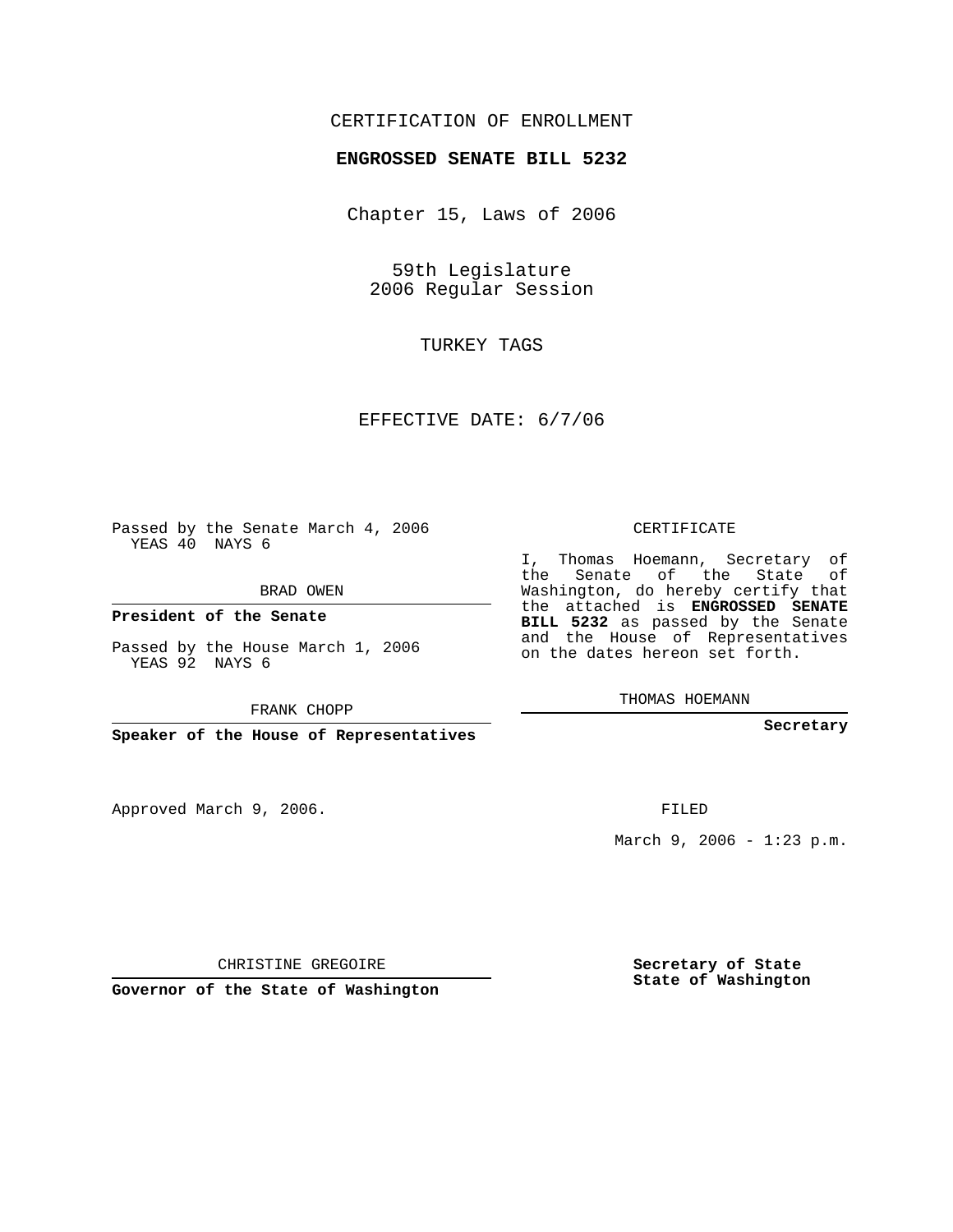## **ENGROSSED SENATE BILL 5232** \_\_\_\_\_\_\_\_\_\_\_\_\_\_\_\_\_\_\_\_\_\_\_\_\_\_\_\_\_\_\_\_\_\_\_\_\_\_\_\_\_\_\_\_\_

\_\_\_\_\_\_\_\_\_\_\_\_\_\_\_\_\_\_\_\_\_\_\_\_\_\_\_\_\_\_\_\_\_\_\_\_\_\_\_\_\_\_\_\_\_

## AS AMENDED BY THE HOUSE

Passed Legislature - 2006 Regular Session

**State of Washington 59th Legislature 2006 Regular Session By** Senators Oke, Swecker and Jacobsen

Read first time 01/18/2005. Referred to Committee on Natural Resources, Ocean & Recreation.

1 AN ACT Relating to turkey tags; and amending RCW 77.32.460.

2 BE IT ENACTED BY THE LEGISLATURE OF THE STATE OF WASHINGTON:

 3 **Sec. 1.** RCW 77.32.460 and 2000 c 109 s 2 are each amended to read 4 as follows:

 (1) A small game hunting license is required to hunt for all classified wild animals and wild birds, except big game. A small game license also allows the holder to hunt for unclassified wildlife. 8 ((The small game license includes one transport tag for turkey.))

 9 (a) The fee for this license is thirty dollars for residents, one 10 hundred fifty dollars for nonresidents, and fifteen dollars for youth.

11 (b) The fee for this license if purchased in conjunction with a big 12 game combination license package is sixteen dollars for residents, 13 eighty dollars for nonresidents, and eight dollars for youth.

14 (c) The fee for a three-consecutive-day small game license is fifty 15 dollars for nonresidents.

16 (2) In addition to a small game license, a turkey tag is required 17 to hunt for turkey.

18 (a) The fee for a primary turkey tag is fourteen dollars for